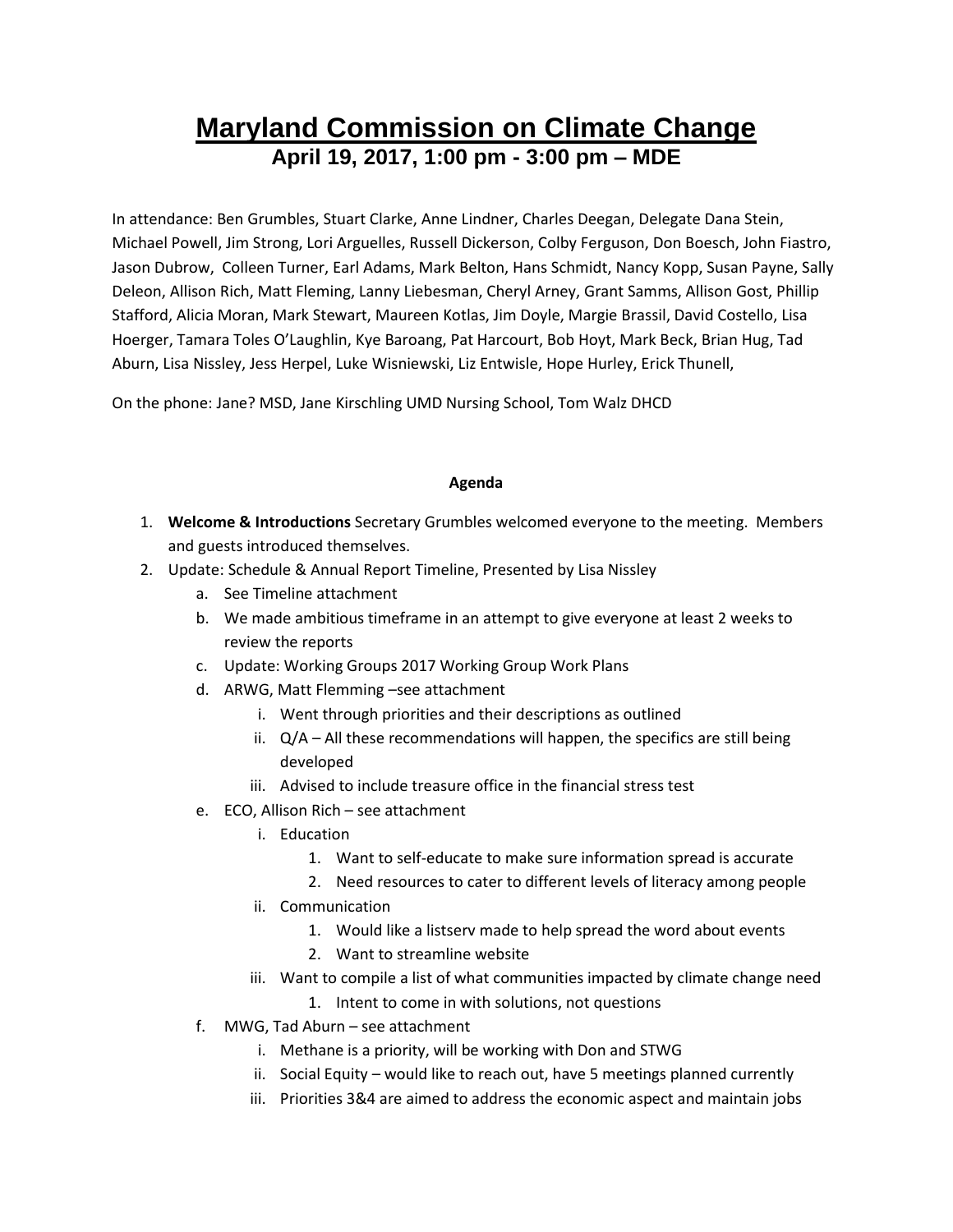- iv. Mike Powell need tangible ideas to be put in front of the MWG
	- 1. Try using a MWG member to champion your idea
	- 2. Earlier is better to give more time to discuss
- v. Don Bosch\*\* let's look ahead to new emerging industries that could create jobs and economic boom
	- 1. Let's look to positive trade-offs we can get for lost jobs (new jobs)
- g. STWG, Don Boesch see attachment
	- i. Quickly went over 5 goals as outlines
	- ii. Make sure we have accurate information, seeking more experts to double check
	- iii. Start studying climate change's impact on Maryland agriculture
- h. Work plans passed unanimously

#### **3. Presentation: 40-by-30 Plan, Presented by Brian Hug, MDE (Powerpoint attached)**

- a. New Programs
	- i. Electricity Grid of the Future
	- ii. MD Healthy Soils Program
	- iii. Methane Regulations/Stakeholder Processes
- b. Potential enhancements to existing programs
	- i. Electric Vehicles EVE Infrastructure Council (EVIC) & Transportation Climate Initiative (TCI)
	- ii. Additional Carbon Sequestration Opportunities
- c. Been working with DNR for additional carbon sequestration opportunities see if we can take advantage of things we're not accounting for
- d. Getting to the point where we review RGGI and its goals with the other states
- e. We'll continue to look for reduction regardless of what happens at the federal level
- **f. Presentation: Climate Action Plan 2.0 at UMD: Process and Strategies, Presented by Sally DeLeon, Project Manager and mark Beck, Senior Project Manaer, UMD Office of Sustainability**
- g. Well covered by attachment link
- h. 600 colleges and organizations committed to pursuing carbon neutrality
- i. UMD's climate action plan was just approved and is online now (climateplan.umd.edu)
- j. Reviewed reasons to update the CAP
- k. Carbon Footprint
	- i. 26 MW powerplant uses steam to heat the campus
	- ii. They burn lots of fossil fuels, but are quite efficient
	- iii. Solid waste pollution has been greatly reduced through use of a landfill that caps and flares methane
	- iv. Looking into newly emerging technologies to heat campus more efficiently
		- 1. Heat pumps, ground source, geothermal, etc
	- v. About to reach goal with Solar of 2 MW
		- 1. If they invest too much more, they will create excess energy as things are now
- l. Q/A